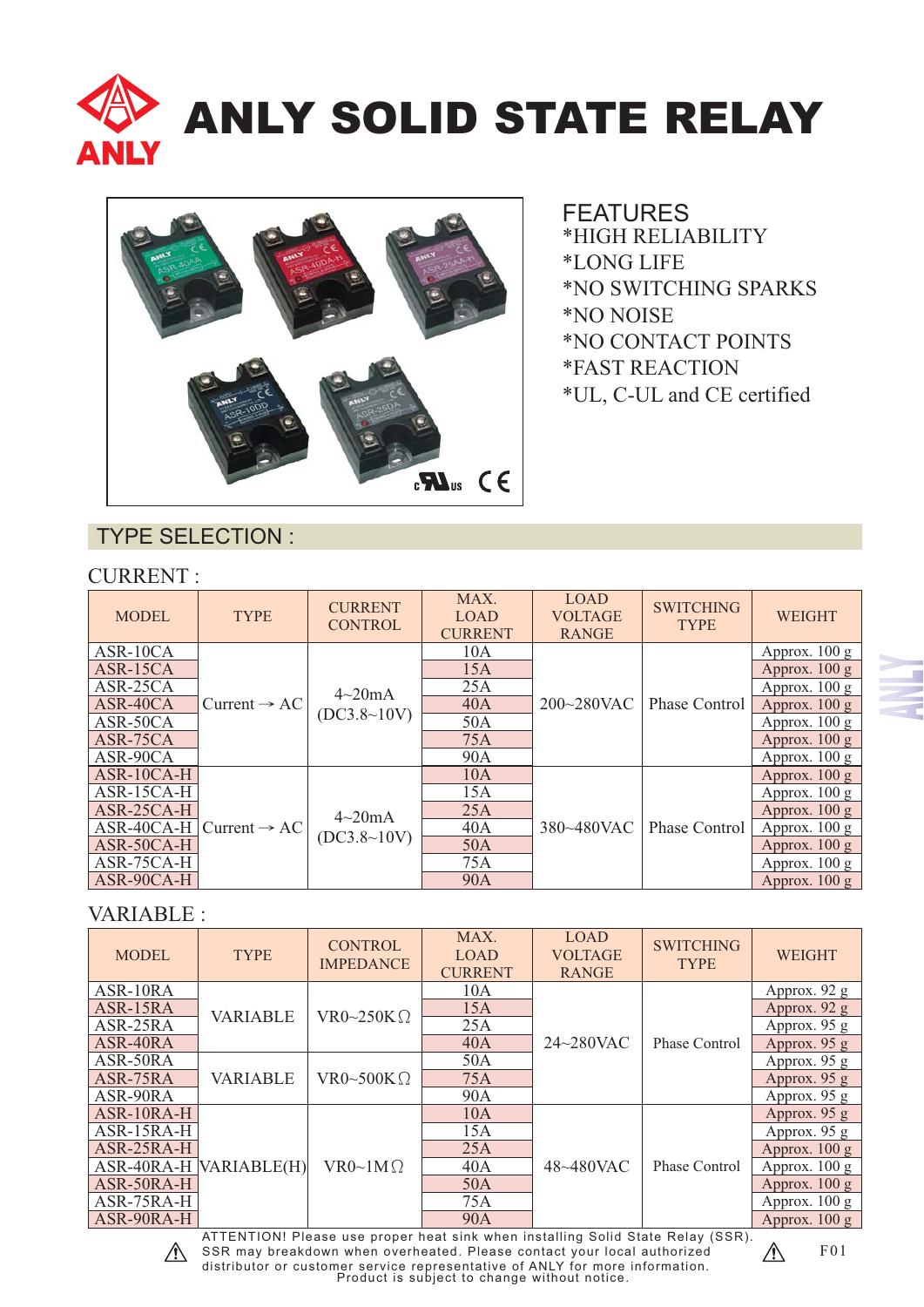## VOLTAGE : (Panel Mount Type)

| <b>MODEL</b>             | <b>TYPE</b>         | <b>INPUT</b><br><b>CONTROL</b><br><b>VOLTAGE</b> | MAX.<br><b>LOAD</b><br><b>CURRENT</b> | <b>LOAD</b><br><b>VOLTAGE</b><br><b>RANGE</b> | <b>SWITCHING</b><br><b>TYPE</b> | <b>WEIGHT</b>                |
|--------------------------|---------------------|--------------------------------------------------|---------------------------------------|-----------------------------------------------|---------------------------------|------------------------------|
| ASR-10DA                 |                     |                                                  | 10A                                   |                                               |                                 | Approx. 90g                  |
| ASR-15DA                 |                     |                                                  | 15A                                   |                                               |                                 | Approx. 90g                  |
| ASR-25DA                 |                     | $4\sim32$ VDC                                    | 25A                                   | 24~280VAC                                     |                                 | Approx. 92g                  |
| ASR-40DA                 |                     |                                                  | <b>40A</b>                            |                                               |                                 | Approx. 92g                  |
| ASR-50DA                 | $DC \rightarrow AC$ |                                                  | 50A                                   |                                               | <b>ZERO-CROSS</b>               | Approx. 100g                 |
| ASR-75DA                 |                     |                                                  | 75A                                   |                                               |                                 | Approx. 100g                 |
| ASR-90DA                 |                     |                                                  | 90A                                   |                                               |                                 | Approx. 100g                 |
| ASR-100DA                |                     |                                                  | 100A                                  |                                               |                                 | Approx. 100g                 |
| ASR-125DA                |                     |                                                  | 125A                                  |                                               |                                 | Approx. 100g                 |
| ASR-10DA-H               |                     |                                                  | <b>10A</b>                            |                                               |                                 | Approx. 90g                  |
| ASR-15DA-H               |                     |                                                  | 15A                                   |                                               |                                 | Approx. 90g                  |
| ASR-25DA-H               |                     |                                                  | 25A                                   |                                               |                                 | Approx. 92g                  |
| ASR-40DA-H               |                     |                                                  | 40A                                   |                                               |                                 | Approx. 92g                  |
| ASR-50DA-H               | $DC \rightarrow AC$ | $4\sim32$ VDC                                    | 50A                                   | 48~480VAC                                     | <b>ZERO-CROSS</b>               | Approx. 100g                 |
| ASR-75DA-H               |                     |                                                  | 75A                                   |                                               |                                 | Approx. 100g                 |
| ASR-90DA-H               |                     |                                                  | <b>90A</b>                            |                                               |                                 | Approx. 100g                 |
| ASR-100DA-H              |                     |                                                  | 100A                                  |                                               |                                 | Approx. 100g                 |
| ASR-125DA-H              |                     |                                                  | 125A                                  |                                               |                                 | Approx. 100g                 |
| ASR-10AA                 |                     |                                                  | 10A                                   |                                               |                                 | Approx. 92g                  |
| ASR-15AA                 | $AC \rightarrow AC$ |                                                  | 15A                                   |                                               | <b>ZERO-CROSS</b>               | Approx. 92g                  |
| ASR-25AA                 |                     | 80~280VAC                                        | 25A                                   | 24~280VAC                                     |                                 | Approx. 95g                  |
| ASR-40AA                 |                     |                                                  | <b>40A</b>                            |                                               |                                 | Approx. 95g                  |
| ASR-50AA                 |                     |                                                  | 50A                                   |                                               |                                 | Approx. 100g                 |
| ASR-75AA                 |                     |                                                  | 75A                                   |                                               |                                 | Approx. 100g                 |
| ASR-90AA                 |                     |                                                  | 90A                                   |                                               |                                 | Approx. 100g                 |
| ASR-100AA                |                     |                                                  | 100A                                  |                                               |                                 | Approx. 100g                 |
| ASR-125AA                |                     |                                                  | 125A                                  |                                               |                                 | Approx. 100g                 |
| ASR-10AA-H               |                     |                                                  | 10A                                   |                                               | <b>ZERO-CROSS</b>               | Approx. 92g                  |
| ASR-15AA-H               |                     | 80~280VAC                                        | 15A                                   |                                               |                                 | Approx. 92g                  |
| ASR-25AA-H               |                     |                                                  | 25A                                   | 48~480VAC                                     |                                 | Approx. 95g                  |
| ASR-40AA-H               |                     |                                                  | 40A                                   |                                               |                                 | Approx. 95g                  |
| ASR-50AA-H               | $AC \rightarrow AC$ |                                                  | 50A                                   |                                               |                                 | Approx. 100g                 |
| ASR-75AA-H               |                     |                                                  | 75A                                   |                                               |                                 | Approx. 100g                 |
| ASR-90AA-H               |                     |                                                  | <b>90A</b>                            |                                               |                                 | Approx. 100g                 |
| ASR-100AA-H              |                     |                                                  | 100A                                  |                                               |                                 | Approx. 100g                 |
| ASR-125AA-H              |                     |                                                  | 125A                                  |                                               |                                 | Approx. 100g                 |
| ASR-05DD                 |                     |                                                  | 5A                                    |                                               |                                 | Approx. 95g                  |
| ASR-10DD                 |                     |                                                  | 10A                                   |                                               |                                 | Approx. 95g                  |
| ASR-25DD                 | $DC \rightarrow DC$ | $3 \sim 32$ VDC                                  | 25A                                   | $5 \sim 120$ VDC                              | $\rm N/A$                       | Approx. 100g                 |
| ASR-40DD                 |                     |                                                  | 40A                                   |                                               |                                 | Approx. 100g                 |
| ASR-50DD                 |                     |                                                  | 50A                                   |                                               |                                 | Approx. 100g                 |
| ASR-75DD                 |                     |                                                  | 75A                                   |                                               |                                 | Approx. 100g                 |
| ASR-10DD-H               |                     |                                                  | 10A<br>25A                            |                                               |                                 | Approx. 95g                  |
| ASR-25DD-H<br>ASR-40DD-H | $DC \rightarrow DC$ |                                                  | 40A                                   |                                               | N/A                             | Approx. 100g                 |
| ASR-50DD-H               |                     | $3 \sim 32 VDC$                                  | 50A                                   | $5 \sim 240$ VDC                              |                                 | Approx. 100g<br>Approx. 100g |
| ASR-75DD-H               |                     |                                                  | 75A                                   |                                               |                                 | Approx. 100g                 |
|                          |                     |                                                  |                                       |                                               |                                 |                              |



ATTENTION! Please use proper heat sink when installing Solid State Relay (SSR). SSR may breakdown when overheated. Please contact your local authorized distributor or customer service representative of ANLY for more information.

 $\triangle$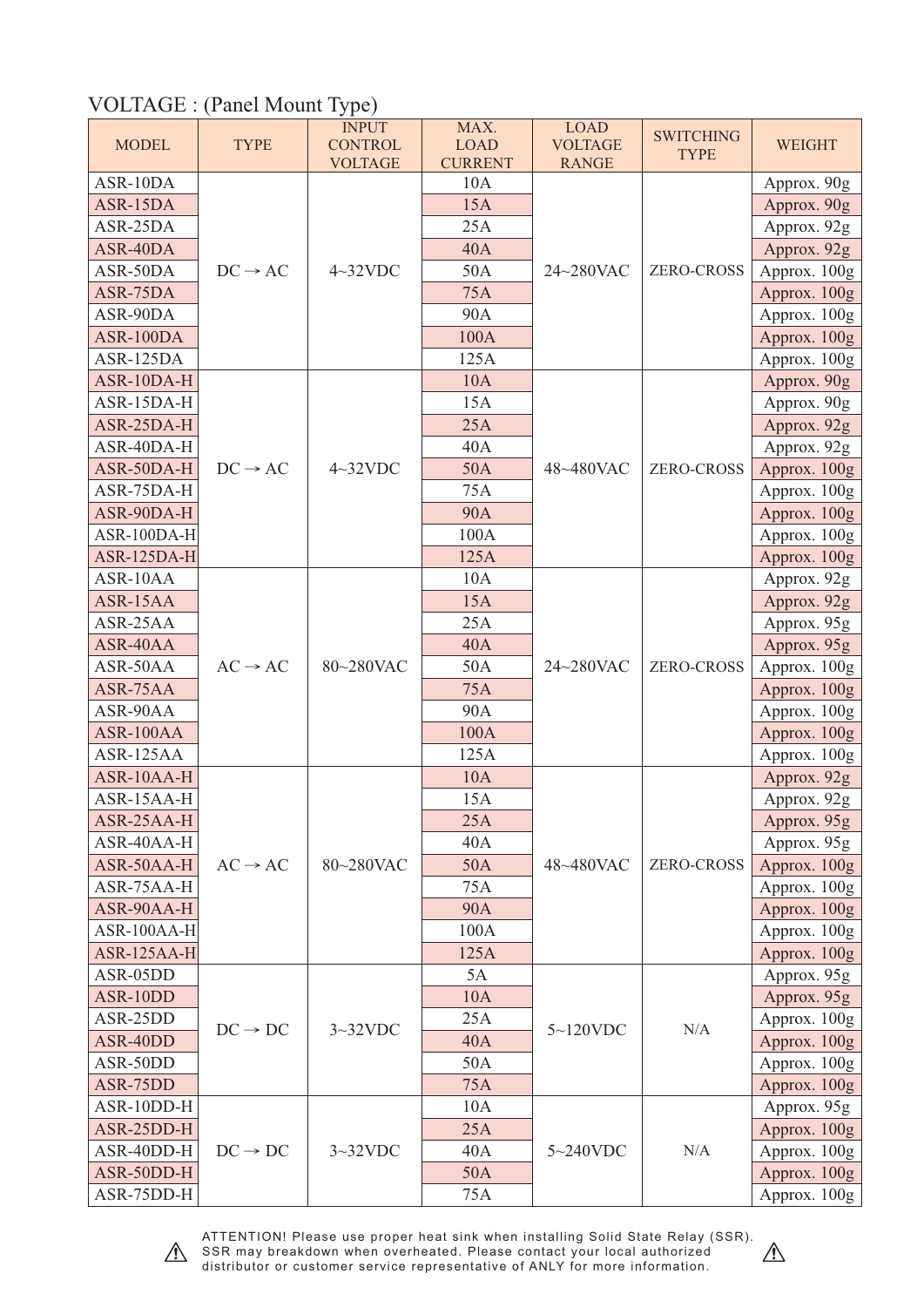## VOLTAGE : (PCB Type)

| <b>MODEL</b> | <b>TYPE</b>         | <b>INPUT</b><br><b>CONTROL</b><br><b>VOLTAGE</b> | MAX.<br><b>LOAD</b><br><b>CURRENT</b> | <b>LOAD</b><br><b>VOLTAGE</b><br><b>RANGE</b> | <b>SWITCHING</b><br><b>TYPE</b> | <b>WEIGHT</b> |
|--------------|---------------------|--------------------------------------------------|---------------------------------------|-----------------------------------------------|---------------------------------|---------------|
| ASR-02DA     |                     | $3\sim32$ VDC                                    | 2A                                    |                                               | <b>ZERO-CROSS</b>               | Approx. 12g   |
| $ASR-03DA$   |                     |                                                  | 3A                                    |                                               |                                 | Approx. $12g$ |
| $ASR-04DA$   | $DC \rightarrow AC$ |                                                  | 4A                                    | $24 \sim 280$ VAC                             |                                 | Approx. 12g   |
| $ASR-05DA$   |                     |                                                  | 5A                                    |                                               |                                 | Approx. $12g$ |
| ASR-06DA     |                     |                                                  | 6A                                    |                                               |                                 | Approx. 12g   |
| $ASR-02DA-H$ | $DC \rightarrow AC$ | $3\sim32$ VDC                                    | 2A                                    | $24 \sim 480$ VAC                             | <b>ZERO-CROSS</b>               | Approx. 12g   |
| $ASR-03DA-H$ |                     |                                                  | 3A                                    |                                               |                                 | Approx. 12g   |
| $ASR-04DA-H$ |                     |                                                  | 4A                                    |                                               |                                 | Approx. 12g   |
| ASR-05DA-H   |                     |                                                  | 5A                                    |                                               |                                 | Approx. 12g   |
| ASR-06DA-H   |                     |                                                  | 6A                                    |                                               |                                 | Approx. $12g$ |
| $ASR-02AA$   |                     | 80~280VAC                                        | 2A                                    | $24 \sim 280$ VAC                             | <b>ZERO-CROSS</b>               | Approx. 10g   |
| $ASR-04AA$   | $AC \rightarrow AC$ |                                                  | 4A                                    |                                               |                                 | Approx. $12g$ |
| $ASR-06AA$   |                     |                                                  | 6A                                    |                                               |                                 | Approx. 12g   |
| $ASR-02DD$   | $DC \rightarrow DC$ | $3\sim32$ VDC                                    | 2A                                    | $3 \sim 60$ VDC                               | N/A                             | Approx. 10g   |
| $ASR-04DD$   |                     |                                                  | 4A                                    |                                               |                                 | Approx. 12g   |
| ASR-02AD     | $AC \rightarrow DC$ | 80~280VAC                                        | 2A                                    | $3 \sim 60$ VDC                               | N/A                             | Approx. 10g   |
| ASR-04AD     |                     |                                                  | 4A                                    |                                               |                                 | Approx. 12g   |

### GENERAL DATA :

| Type                                      | $Current \rightarrow AC$                                                                                                          | $Current \rightarrow AC(H)$                                                                                                       | Type                                      | <b>VARIABLE</b>                                                                                                            | VARIABLE(H)                                                                                                                       | $AC \rightarrow DC$                                                                                |
|-------------------------------------------|-----------------------------------------------------------------------------------------------------------------------------------|-----------------------------------------------------------------------------------------------------------------------------------|-------------------------------------------|----------------------------------------------------------------------------------------------------------------------------|-----------------------------------------------------------------------------------------------------------------------------------|----------------------------------------------------------------------------------------------------|
| Must Turn Off<br>Voltage                  | MAX 3.0VDC                                                                                                                        | MAX 3.0VDC                                                                                                                        | Must Turn Off<br>Voltage                  | N/A                                                                                                                        | N/A                                                                                                                               | MAX 10VAC                                                                                          |
| <b>Input Impedance</b>                    | $150\Omega$                                                                                                                       | $150\Omega$                                                                                                                       | <b>Input Impedance</b>                    | $1.5K\Omega$                                                                                                               | $1.5K\Omega$                                                                                                                      | $1.5K\Omega$                                                                                       |
| <b>Min Blocking</b><br>Voltage            | 600VAC peak                                                                                                                       | 1200VAC peak                                                                                                                      | <b>Min Blocking</b><br>Voltage            | 600VAC peak                                                                                                                | 1200VAC peak                                                                                                                      | 02, 04AD:80VDC<br>10, 25AD:140VDC<br>10, 25AD-H:300VDC                                             |
| Max Off-State<br>Leakage                  | LESS <sub>4mA</sub>                                                                                                               | LESS <sub>4mA</sub>                                                                                                               | Max Off-State<br>Leakage                  | LESS 5mA                                                                                                                   | LESS 15mA                                                                                                                         | 02, 04AD:LESS 1mA<br>10, 25AD:LESS 3mA<br>10, 25AD-H:LESS 3mA                                      |
| <b>Frequency Range</b>                    | 40~65Hz                                                                                                                           | $40 \sim 65$ Hz                                                                                                                   | <b>Frequency Range</b>                    | 47~70Hz                                                                                                                    | 47~70Hz                                                                                                                           | $47\text{-}70\text{Hz}$                                                                            |
| Critiacl dv/dt<br>Off-State Min.          | $1000$ V/ $\mu$ Sec                                                                                                               | $1000$ V/ $\mu$ Sec                                                                                                               | Max Off-State<br>dv/dt                    | $200$ V/ $\mu$ Sec                                                                                                         | $200$ V/ $\mu$ Sec                                                                                                                | $200$ V/ $\mu$ Sec                                                                                 |
| Critiacl dI/dt<br>@50Hz                   | 100A/ $\mu$ Sec                                                                                                                   | 100A/ $\mu$ Sec                                                                                                                   | Max On-State<br><b>Voltage Drop</b>       | 2.0VACrms                                                                                                                  | 2.0VACrms                                                                                                                         | 1.2Vrms                                                                                            |
| Max input Current                         | 50mA                                                                                                                              | 50mA                                                                                                                              | Isolate Impedance                         | $10^9 \Omega$                                                                                                              | $10^9 \Omega$                                                                                                                     | $10^9 \Omega$                                                                                      |
| Dielectric Strength<br>Input -Output      | 4000Vrms                                                                                                                          | 4000Vrms                                                                                                                          | Dielectric Strength<br>Input -Output      | 4000VACrms                                                                                                                 | 4000VACrms                                                                                                                        | 2500Vrms                                                                                           |
| Dielectric Strength<br>Input, Output-Case | 2500Vrms                                                                                                                          | $2500V$ rms                                                                                                                       | Dielectric Strength<br>Input, Output-Case | 2500VACrms                                                                                                                 | 2500VACrms                                                                                                                        | N/A                                                                                                |
| Pick up Current                           | 4mA                                                                                                                               | 4mA                                                                                                                               | Turn On Time                              | LESS 2mSec                                                                                                                 | LESS 2mSec                                                                                                                        | LESS 2mSec                                                                                         |
| Drop out Current                          | 3.5mA                                                                                                                             | 3.5mA                                                                                                                             | Turn Off Time                             | LESS 1/2 AC<br><b>CYCLE</b>                                                                                                | LESS 1/2 AC<br><b>CYCLE</b>                                                                                                       | LESS 1/2 CYCLE                                                                                     |
| Response time                             | 10 <sub>ms</sub>                                                                                                                  | 10 <sub>ms</sub>                                                                                                                  | Capacitance In-Out                        | LESS 15 pF                                                                                                                 | LESS 15 pF                                                                                                                        | LESS 15 pF                                                                                         |
| Non-rep. Surge<br>Current                 | ASR-10CA:100A<br>ASR-15CA:150A<br>ASR-25CA:250A<br><b>ASR-40CA:400A</b><br>ASR-50CA:500A<br>ASR-75CA:750A<br><b>ASR-90CA:900A</b> | ASR-10CA-H:100A<br>ASR-15CA-H:150A<br>ASR-25CA-H:250A<br>ASR-40CA-H:400A<br>ASR-50CA-H:500A<br>ASR-75CA-H:750A<br>ASR-90CA-H:900A | Max 1-Cycle<br>Peak Surge                 | ASR-10RA:100A<br>ASR-15RA:150A<br>ASR-25RA:250A<br><b>ASR-40RA:400A</b><br>ASR-50RA:500A<br>ASR-75RA:750A<br>ASR-90RA:900A | ASR-10RA-H:100A<br>ASR-15RA-H:150A<br>ASR-25RA-H:250A<br>ASR-40RA-H:400A<br>ASR-50RA-H:500A<br>ASR-75RA-H:750A<br>ASR-90RA-H:900A | ASR-02AD:3A<br>$ASR-04AD:8.5A$<br>ASR-10AD:15A<br>ASR-25AD:35A<br>ASR-10AD-H:15A<br>ASR-25AD-H:35A |



ATTENTION! Please use proper heat sink when installing Solid State Relay (SSR). SSR may breakdown when overheated. Please contact your local authorized distributor or customer service representative of ANLY for more information.

 $\mathbb{A}$